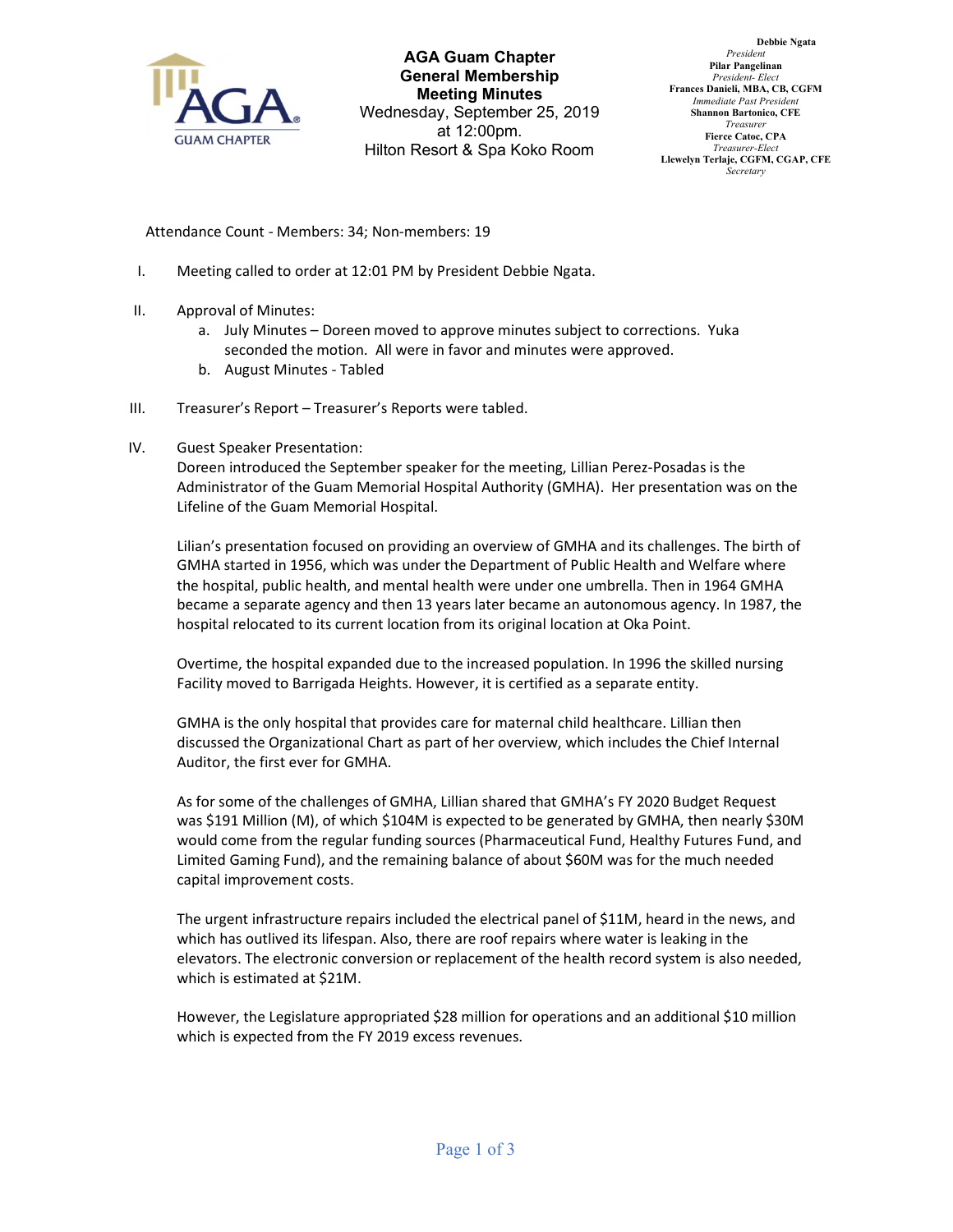

AGA Guam Chapter General Membership Meeting Minutes Wednesday, September 25, 2019 at 12:00pm. Hilton Resort & Spa Koko Room

Debbie Ngata President Pilar Pangelinan President- Elect Frances Danieli, MBA, CB, CGFM Immediate Past President Shannon Bartonico, CFE Treasurer Fierce Catoc, CPA Treasurer-Elect Llewelyn Terlaje, CGFM, CGAP, CFE **Secretary** 

Another challenge is that additional highly skilled and knowledgeable nurses are needed, which would require commensurate pay.

GMHA's patient mix is comprised of 50% self-pay patients as the hospital cannot deny anyone healthcare service regardless of their ability to pay. This is followed by third-party payors at 30%. Then the remaining is comprised of Medicaid, Medicare, and MIP payors.

The FY 2018 audited financial statements indicated a \$3.3M deficit. Uncollected accounts amounted to \$60M of which \$19.4M were from self-pay patients. The Office of Public Accountability reported that GMHA is only collecting 49 cents to the dollar.

In regards to payroll, on a weekly basis, payroll costs average \$2.4M. One area that Lillian would like an audit on is the high overtime costs. Concerns with on-call pay was also discovered by the new administration. For example, one individual who received 80 hours in pay also received 100 hours of on-call pay, which did not appear necessary or justified. On call costs are \$100M.

GMHA also owes Department of Revenue and Taxation \$8.7M for withholding taxes from FY 2014, FY 2015, FY 2017, and FY 2018. The hospital has begun chipping away at the balance.

Among the accomplishments discussed by GMHA was the more aggressive billing and collection efforts with the coordination of the Attorney General. Another is the Pyxis medication distribution system that was implemented that allows Pharmacy to be more efficient and will reduce insurance denials due to documentation. Pyxis will also significantly improve billing and inventory controls.

One question was asked about whether Guam Economic Development Authority can assist GMHA for the infrastructure. Lillian stated that GEDA was instrumental in preparing the RFP for interim financing, which is on hold as the ARMY Corps of Engineers will assess the hospital's structural stability. Ricky Hernandez, Deputy Administrator of GEDA, stated that there have been discussions with both agencies, but legislation is required to move forward.

Doreen then thanked Lillian for her presentation and congratulated GMHA for receiving the Certificate of Excellence from AGA National for their CCR.

## V. President's Report

- a. Community Service Debbie and the committee thanked those who volunteered with the Coastal Clean-up on September 21, 2019.
- b. AGA was accepting donations for The Relief Society Women's Organization Backpack and School Supply Drive.
- c. John Phillips Award Dan Fitzgerald, John Fernandez, and Jackie Potter were nominated for the award.
- d. September Anniversaries were announced.